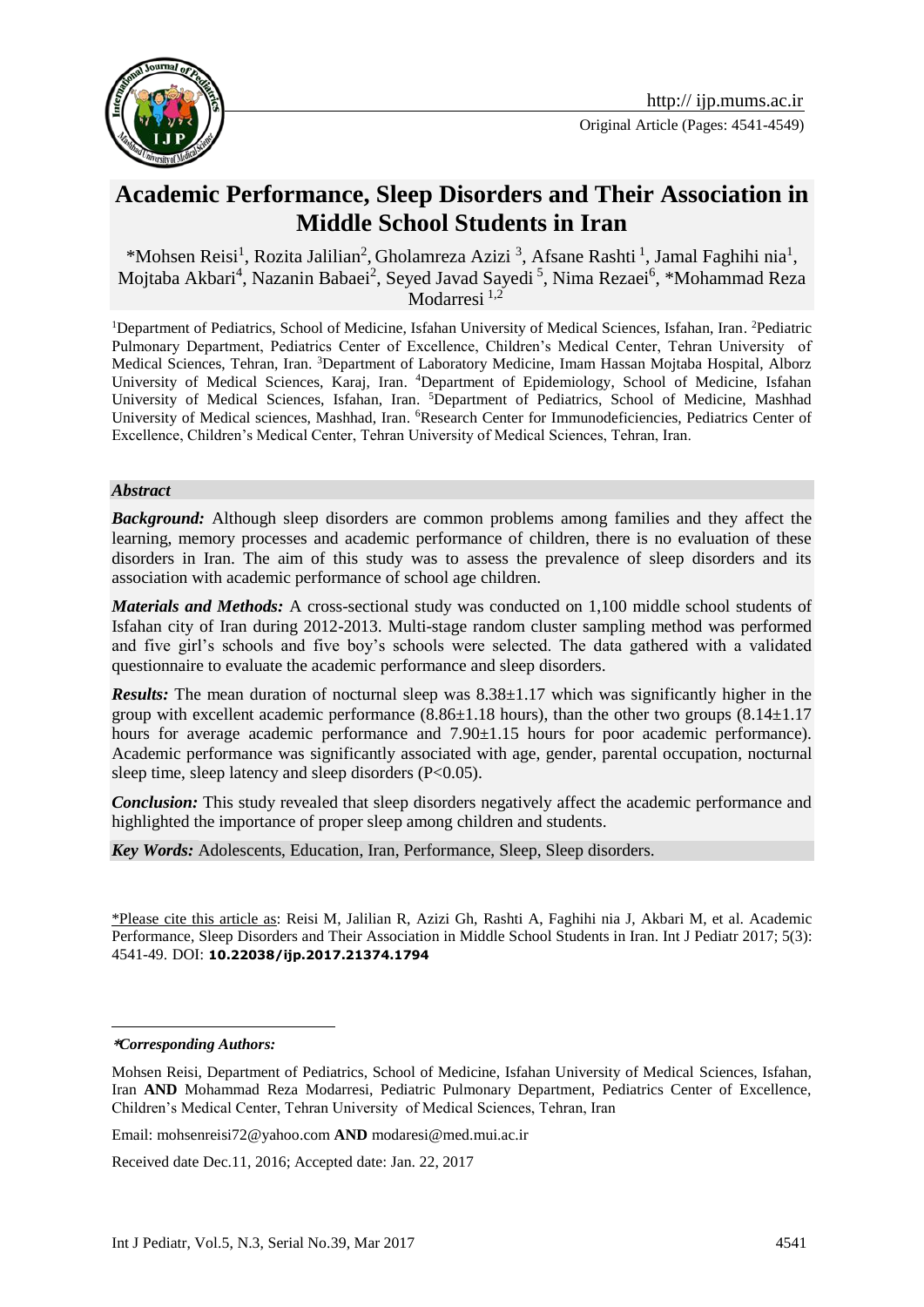#### **1- INTRODUCTION**

Sleeping is essential for learning, memory processes and academic performance in children and adolescents. Studies have shown that poor sleep quality, sleeping late, getting up early and interrupted night sleep impress behavior, learning capacity and school performance (1-3). Sleep disorders in children and adolescents are common problems in families and can affect the social, emotional and educational performance (4). Sleep disorders include a wide range, from falling asleep difficulty and waking up frequently during the night, to the serious primary sleep disorders like obstructive sleep apnea syndrome (5). However, other factors such as age and gender of students, parental occupation, education and marital status, could be also associates with academic performance. The prevalence of sleep disorders in children and adolescents is 11 to 47% (6, 7). In a study, the prevalence of sleep disorders have been reported approximately 25% in children, and 40% in adolescents (8). Although most empirical studies have proved that children need about 9 hours of sleep on average each night, several studies have shown that 45% of children and adolescents, sleep less than 8 hours over night (3, 9, 10).

The most common result of inadequate or disrupted sleep is increased drowsiness during the day  $(2, 10)$ . Increased sleepiness during the day, results in reduced alertness and dysfunction of specific brain regions including the prefrontal cortex which can cause neuro-cognitive dysfunction (5, 11). In the present study we aimed to assess the prevalence of sleep disorders and its association with school performance in Iranian middle school students in the Isfahan city, Iran.

# **2- PATIENTS AND METHODS**

#### **2-1. Study design and population**

 This cross-sectional study was conducted on 1,100 middle school students in 2012-2013 school-years in Isfahan city, the Central of Iran.

# **2-2. Methods**

Multi-stage random cluster sampling method was performed. The data gathered with a validated questionnaire which was used in similar studies to evaluate sleep disorders (12-14), with some new questions designed by the researcher for the research purposes. The sleep disorders questionnaire included 24 questions to evaluate student sleep and for any question, five answers were considered. The answers are including; **1**: never, **2**: rarely, once a month, **3**: sometimes, one to two times per week, **4**: occasionally, three to five times a week, and **5**: always and every night. For each question, the answer 3, 4 or 5 choose, were considered as the sleep disorder (13, 14).

In addition, the last semester scores, and average of students were asked to evaluate school performance. For each lesson (Science, Math, Spelling, History, Geography, Religion and Literature), scores equal to 17 or more were considered as excellent, scores of 17-15 were considered as good, and scores equal to 15 or less, were considered as poor academic performance. After necessary coordination with the education authorities in Isfahan, we went to five girl and five boy's schools which selected randomly for sampling by computer software. After providing a brief description of the research objectives, questionnaire along with the informed consent were delivered to students, and one week later, the completed questionnaires were gathered.

#### **2-3. Measuring tools: validity and reliability**

The questionnaire was validated by three specialists comment on its content approval and the questionnaire reliability acquired by using a pilot study of 40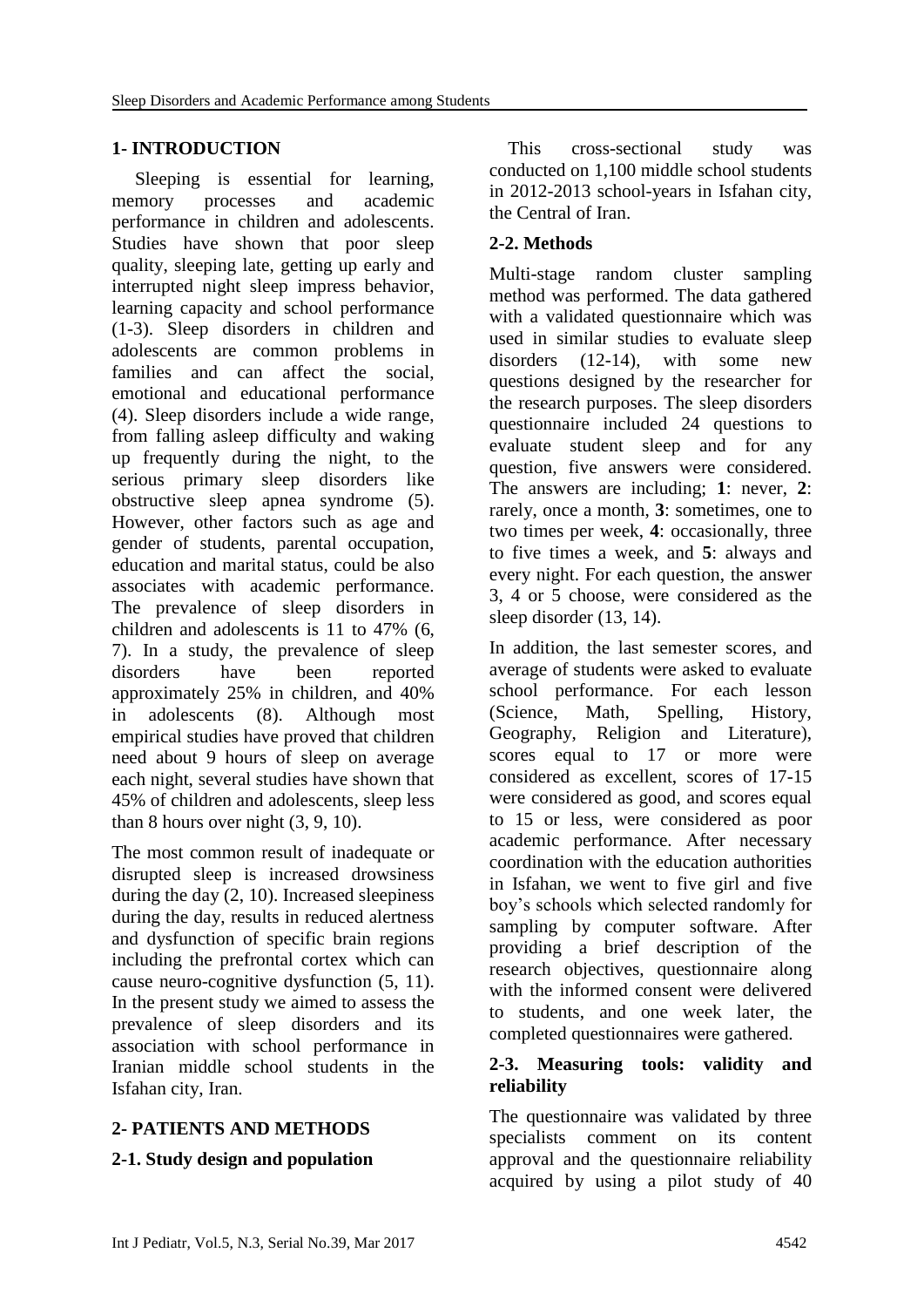students with Cronbach's alpha test value of 0.87.

### **2-4. Ethical consideration**

This study was reviewed and approved by the Ethics Committee of the Isfahan University of Medical Sciences (ID number: 390522) and written informed consent was obtained from all participants.

#### **2-5. Inclusion and exclusion criteria**

Inclusion criteria included: the 12-15 years old adolescents, who were studying in Isfahan middle schools in 2012-2013 school year, no sex restriction, and access to student final scores. The students with chronic psychiatric and neurological disease that may affect academic performance, were excluding from the study (15).

#### **2-6. Data Analyses**

The Kolmogorov-Smirnov test was used to evaluate the distribution of quantitative variables. Values were expressed as frequency (number and percentage), and mean  $+$  standard deviation (SD). Fisher's exact test and Chi-square tests were used for comparison of categorical variables, whereas t-tests and one-way ANOVA test were used to compare numerical variables. Pearson's and Spearman correlation coefficient were calculated for assessment of correlation between quantitative and qualitative variables, respectively. Statistical analyses were performed using the SPSS software package, version 20.0 (SPSS Inc., Chicago, IL, USA). A P-value < 0.05 was considered significant.

# **3. RESULT**

# **3-1. Demographic Data**

 From the all 1,100 students participating in this study, the girls were 565 (51.4%), and the boys were 535 (48.6%), the age range was 11-16 years and the mean age was 13.26±1.09 years old. 414 students (37.6%) were in the first grade, 287 students (26.1%) were in the second grade, and 399 students (36.3%) were in the third grade. 42.3% of the students had excellent academic performance, 30.1% of them had average academic performance and 27.6% of them had poor academic performance. A detailed of characteristics baseline of participants is shown in **Table.1**.

### **3-2. Academic Performance**

Academic performance was significantly associated with age and gender of students, parental occupation, education and marital status. Academic performance was significantly better in girls than boys (P<0.001). In the group with better academic performance than two others, the mean age was lower. Academic performance of students who had working mothers was significantly better than the students whose mothers were housewives (P<0.001). Academic performance of students whose parents education level were high school or higher and their parents had specialized jobs (doctors, engineers, workers, university professors), was better than others. Students whose parents were divorced or died had poorer academic performance than others (**Table.1**).

# **3-3. Sleep characteristics and disorders**

The mean duration of nocturnal sleep was  $8.38\pm1.17$  which was significantly higher in the group with excellent academic performance  $(8.86\pm1.18$  hours), than the other two groups  $(8.14 \pm 1.17)$  hours for good academic performance and 7.90±1.15 hours for poor academic performance).

The reported sleep disorder in this 1,100 middle school student was shown in **Table.2**. To investigate the relationship between sleep disorders and academic performance the 24 questions were scored as grading of sleep quality that the sum of the scores was 24 in the best and 120 in the worst case. The maximum score of selected questions in this study was 98, the minimum score was 24 and the mean score was 40.77±8.90. The mean was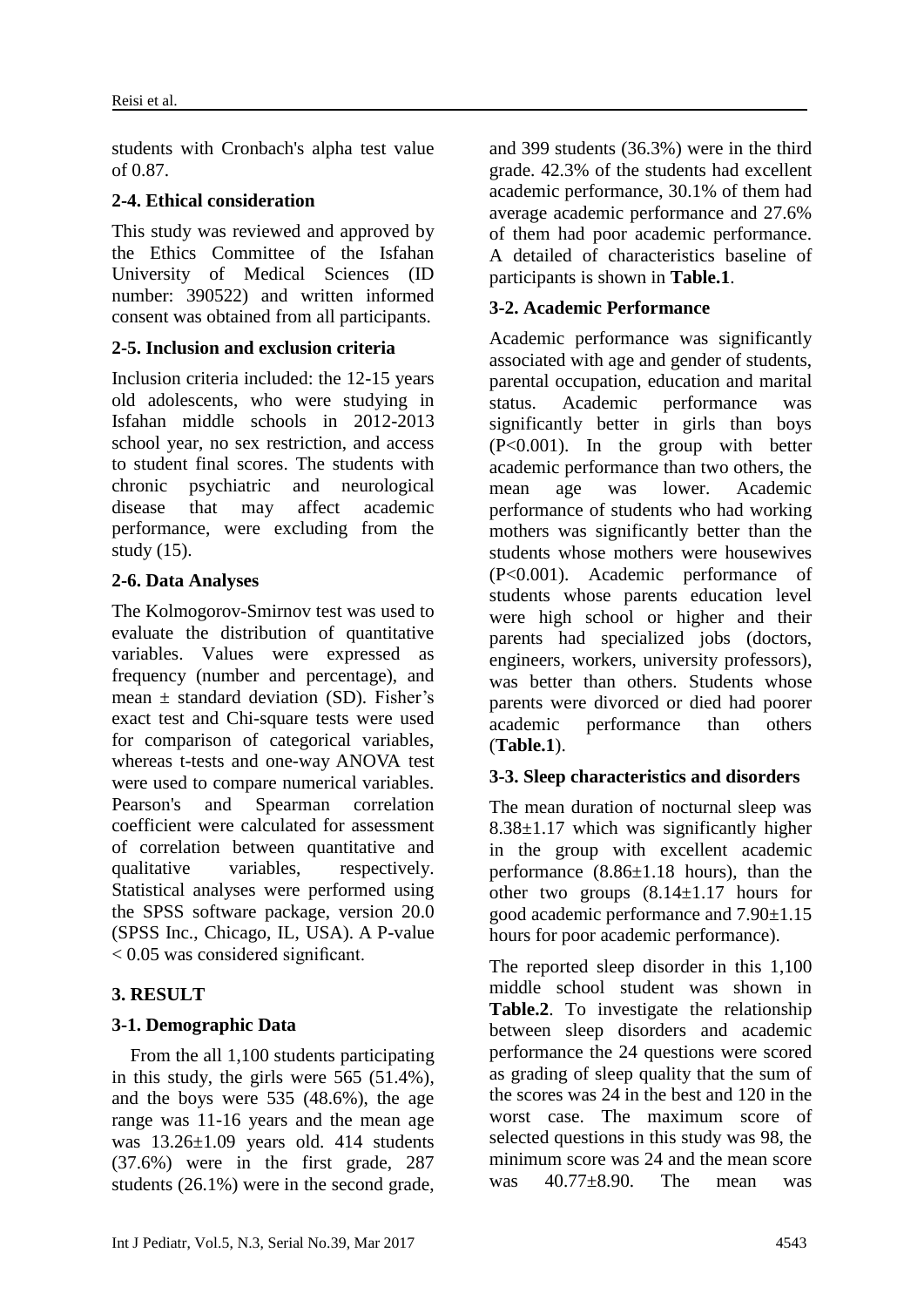41.20±9.19 in girls and 40.32±8.58 in boys, which was not statistically significant  $(P=0.104)$ , however, the mean was lower in the group with excellent academic performance than others (P<0.001). Our results showed that students who had enough and good sleep at night, had better academic performance than others. Sleep latency was more than one hour only in 8.5% of students. In the students who had sleep latency more than 30 minutes, the academic performance was significantly weaker than those who had less latency period (**Table.3**). In the case of disrupted sleep, 45.9% of cases did not wake up during the night any time and only 2.1% of the cases mentioned waking up more than 5 times during the night. In addition, students who were awakened 3 times or more during the night had weaker academic performance than others. In our study there was no association between total sleeping hours and academic

**Table-1**: Characteristics baseline of students

performance  $(P=0.938)$ , but it has been shown that students who wake up before 6 AM had weaker academic performance than other students  $(P=0.005)$ . Moreover, it was observed that resistance and fearing of falling asleep, difficulty falling asleep, waking at midnight and difficulty falling asleep again, respiratory disorders during sleep, snoring, night sweats, muscle cramps during sleep, morning headaches, difficulty waking up, fatigue, drowsiness and naps during the day, concentration problems, staying late in bed in the morning, late arrival to class because of oversleep and parasomnia (nocturia, nightmares, sleep walking, sleep talking and bruxism), were associated with weaker academic performance (**Table.4**). In our study, no association was seen between watching TV and playing computer after 9 PM, use of sedative medication and student academic performance (**Table.4**).

|                      | Average of school scores    |                |                         |         |  |  |
|----------------------|-----------------------------|----------------|-------------------------|---------|--|--|
| Variables            | Poor $( \leq 15)$           | Good (15-17)   | Excellent $(\geq 17)$   | P-value |  |  |
| Frequency            | 304 (27.6)                  | 331 (30.1)     | 465 (42.3)              | 0.002   |  |  |
| Age (year)           | $13.45 + 1.7$               | $13.21 + 1.11$ | $13.18 + 1.07$          |         |  |  |
| Gender               |                             |                |                         |         |  |  |
| Female               | 103 (18.2)                  | 185 (32.7)     | 277 (49)                | < 0.001 |  |  |
| Male                 | 199 (37.6)                  | 145 (27.4)     | 185(35)                 |         |  |  |
|                      |                             | Father's job   |                         |         |  |  |
| Employee             | 173(27.5)                   | 215 (34.2)     | 240 (38.2)              |         |  |  |
| Laborer              | 106 (36.2)                  | 89 (30.4)      | 98 (33.4)               | < 0.001 |  |  |
| Specialized jobs     | 23(13.3)                    | 26(15)         | 124(71.7)               |         |  |  |
| Father's education   |                             |                |                         |         |  |  |
| Illiterate           | 53 (34.4)                   | 57(37)         | 44 (28.6)               |         |  |  |
| <b>Under Diploma</b> | 192 (36.6)                  | 182 (34.7)     | 151 (28.8)<br>107(47.8) | < 0.001 |  |  |
| Diploma              | 50 (22.3)                   | 67(29.9)       |                         |         |  |  |
| College Degree       | 3(1.7)                      | 19(10.7)       | 156 (87.6)              |         |  |  |
| Mother's job         |                             |                |                         |         |  |  |
| Employed             | 26(16.2)                    | 33(20.6)       | 101(63.1)               | < 0.001 |  |  |
| Housekeeper          | 276 (29.6)                  | 297 (31.8)     | 361 (38.7)              |         |  |  |
| Mother's education   |                             |                |                         |         |  |  |
| Illiterate           | 72 (38.5)                   | 66 (35.3)      | 49(26.2)                |         |  |  |
| Under Diploma        | 195 (33.6)                  | 194 (33.4)     | 191 (32.5)              | < 0.001 |  |  |
| Diploma              | 29(11.7)                    |                | 158 (63.7)              |         |  |  |
| College degree       | 9(11.4)<br>64(81)<br>6(7.6) |                |                         |         |  |  |

Note: All data were shown as absolute count and relative frequency, except for age.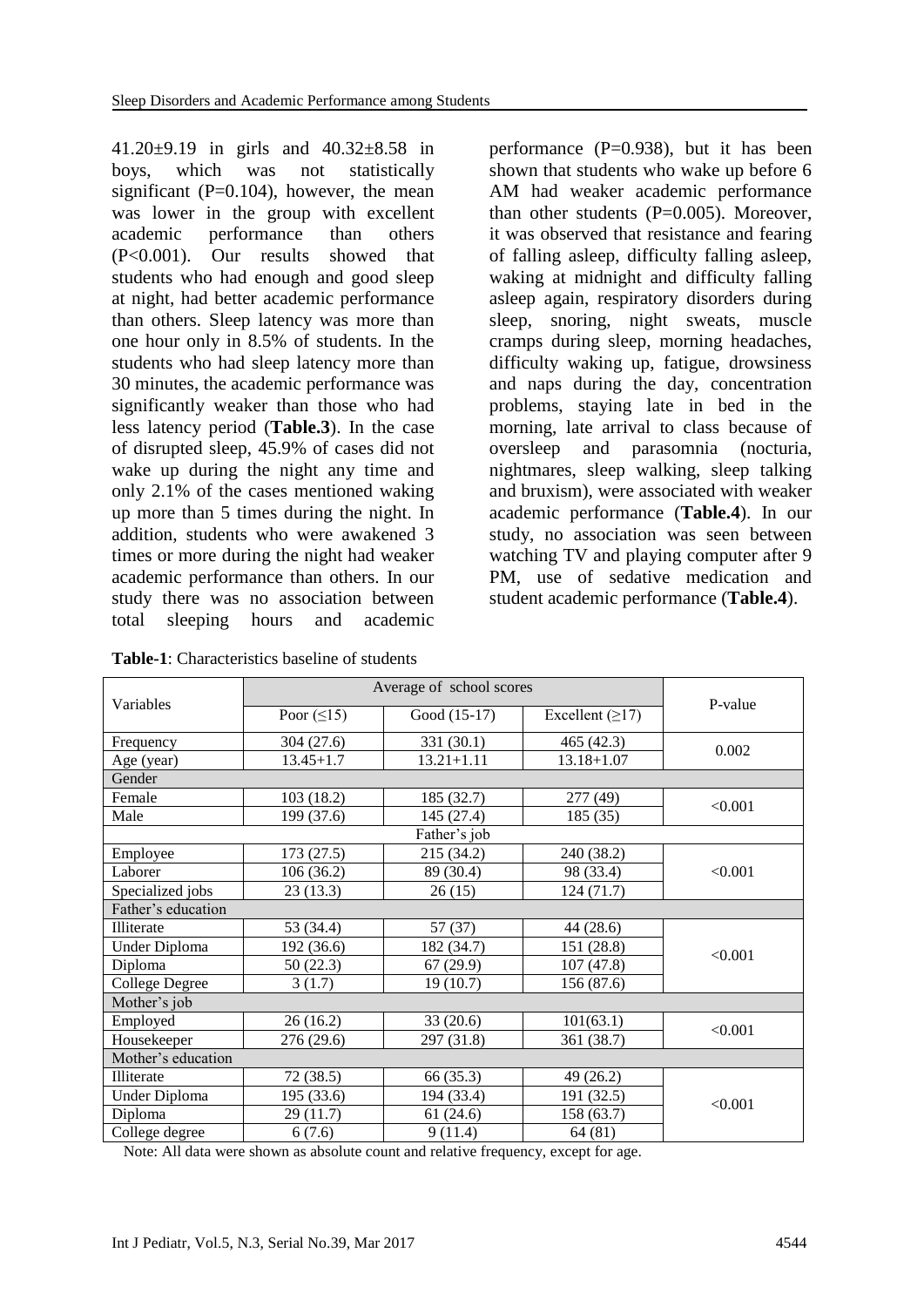| Table-2: The prevalence of sleep disorders in 1,100 middle school students |                                             |      |     |                                    |      |
|----------------------------------------------------------------------------|---------------------------------------------|------|-----|------------------------------------|------|
| No.                                                                        | Type of sleep disorders                     | (%)  | No. | Type of sleep disorders            | (% ) |
| 1                                                                          | Watching TV after 9 pm                      | 76.8 | 13  | Morning headache                   | 13.4 |
| $\overline{2}$                                                             | Hard to wake up                             | 45.8 | 14  | Sleep talking                      | 12.6 |
| $\overline{3}$                                                             | Inadequate nocturnal sleep                  | 37.8 | 15  | Playing computer after 9 pm        | 11.5 |
| $\overline{4}$                                                             | Concentration problems                      | 31.2 | 16  | Cramps during sleep                | 11.4 |
| 5                                                                          | Feeling tired during the day                | 28.8 | 17  | Frequent late arrival to class     | 10.4 |
| 6                                                                          | Sleep onset insomnia                        | 24.7 | 18  | Naps during the day                | 7.7  |
| $7\phantom{.0}$                                                            | Fear of falling asleep                      | 24.1 | 19  | Nocturia                           | 7.4  |
| 8                                                                          | Nightmare                                   | 23.1 | 20  | Snoring                            | 4.7  |
| 9                                                                          | Sleep maintenance insomnia                  | 17.7 | 21  | <b>Bruxism</b>                     | 4    |
| 10                                                                         | Sleepiness during the day                   | 16.9 | 22  | Sleep walking                      | 3.4  |
| 11                                                                         | Night sweats                                | 15.6 | 23  | Respiratory disorders during sleep | 2.8  |
| 12                                                                         | Resistance and fight before falling as leep | 14.3 | 24  | Sedative drugs                     | 1.6  |

**Table-3**: Sleep pattern in school age children

|                             | Average of school scores |              |                   |         |  |  |
|-----------------------------|--------------------------|--------------|-------------------|---------|--|--|
| Variables                   | Poor $(\leq 15)$         | Good (15-17) | Excellent $(≥17)$ | P-value |  |  |
| Sleep time                  |                          |              |                   |         |  |  |
| Before 9 PM                 | 33 (28.4)                | 35(30.2)     | 48 (41.4)         |         |  |  |
| 9-10 PM                     | 87 (27)                  | 91 (28.3)    | 144 (44.7)        | 0.938   |  |  |
| 10-11 PM                    | 102(26.8)                | 121 (31.8)   | 158(41.5)         |         |  |  |
| After 11 PM                 | 80(29.1)                 | 83 (30.2)    | 112(40.7)         |         |  |  |
| Wake up time                |                          |              |                   |         |  |  |
| Before 6 AM                 | 84 (36.2)                | 74 (31.9)    | 74 (31.9)         |         |  |  |
| $6-6:30$ AM                 | 67(27.1)                 | 76 (30.8)    | 104(42.1)         | 0.005   |  |  |
| $6:30-7$ AM                 | 86 (22.7)                | 113 (29.8)   | 180 (47.5)        |         |  |  |
| After 7AM                   | 65(27.5)                 | 67(28.4)     | 104(44.1)         |         |  |  |
| Sleep latency time          |                          |              |                   |         |  |  |
| 5 Min                       | 65(26.7)                 | 56(23)       | 122(50.2)         |         |  |  |
| 5-10 Min                    | 107(26.2)                | 125(30.6)    | 176(43.1)         |         |  |  |
| 10-30 Min                   | 50(21.4)                 | 65(27.8)     | 119(50.9)         | < 0.001 |  |  |
| 30-60 Min                   | 40(34.8)                 | 40(34.8)     | 35(30.4)          |         |  |  |
| $>60$ Min                   | 40(42.6)                 | 44 (46.8)    | 10(10.6)          |         |  |  |
| Average of night sleep time | 124(24.6)                | 160(31.7)    | 221 (43.8)        | < 0.001 |  |  |

Note: All data were shown as absolute count and relative frequency.

**Table-4**: Association of academic performance and sleep disorders in school age children

|                                                  | Average of school scores |                  |                  |         |
|--------------------------------------------------|--------------------------|------------------|------------------|---------|
| Variables                                        | Poor                     | Good             | Excellent        | P-value |
|                                                  | $(\leq15)$               | $(15-17)$        | (217)            |         |
| Mean score of sleep disorders                    | $44.21 \pm 9.45$         | $41.60 \pm 9.18$ | $37.89 \pm 7.31$ | < 0.001 |
| T.V watching after 9 PM                          | 240(28.6)                | 247 (29.4)       | 352(42)          | 0.936   |
| Computer playing after 9 PM                      | 32(25.4)                 | 37(29.4)         | 57(45.2)         | 0.746   |
| Fear of falling asleep                           | 101(38.1)                | 85(32.1)         | 79 (29.8)        | < 0.001 |
| Resistance before falling asleep                 | 68 (43.3)                | 50(31.8)         | 39(24.8)         | < 0.001 |
| Using narcotic medications                       | 8(50)                    | 4(25)            | 4(25)            | 0.12    |
| Falling asleep difficulty                        | 85 (31.2)                | 94 (34.6)        | 93 (34.2)        | < 0.001 |
| Waking up at night and sleeping again difficulty | 88 (45.6)                | 68 (35.2)        | 37(19.2)         | < 0.001 |
| Respiratory disorder during sleep                | 15(48.4)                 | 7(22.6)          | 9(29)            | 0.031   |
| Night snoring                                    | 19 (37.3)                | 18(35.3)         | 14(27.5)         | 0.08    |
| Nocturia                                         | 40(48.8)                 | 29(35.4)         | 13(15.9)         | < 0.001 |
| Night sweats                                     | 69(40.4)                 | 54 (31.6)        | 48(28.1)         | < 0.001 |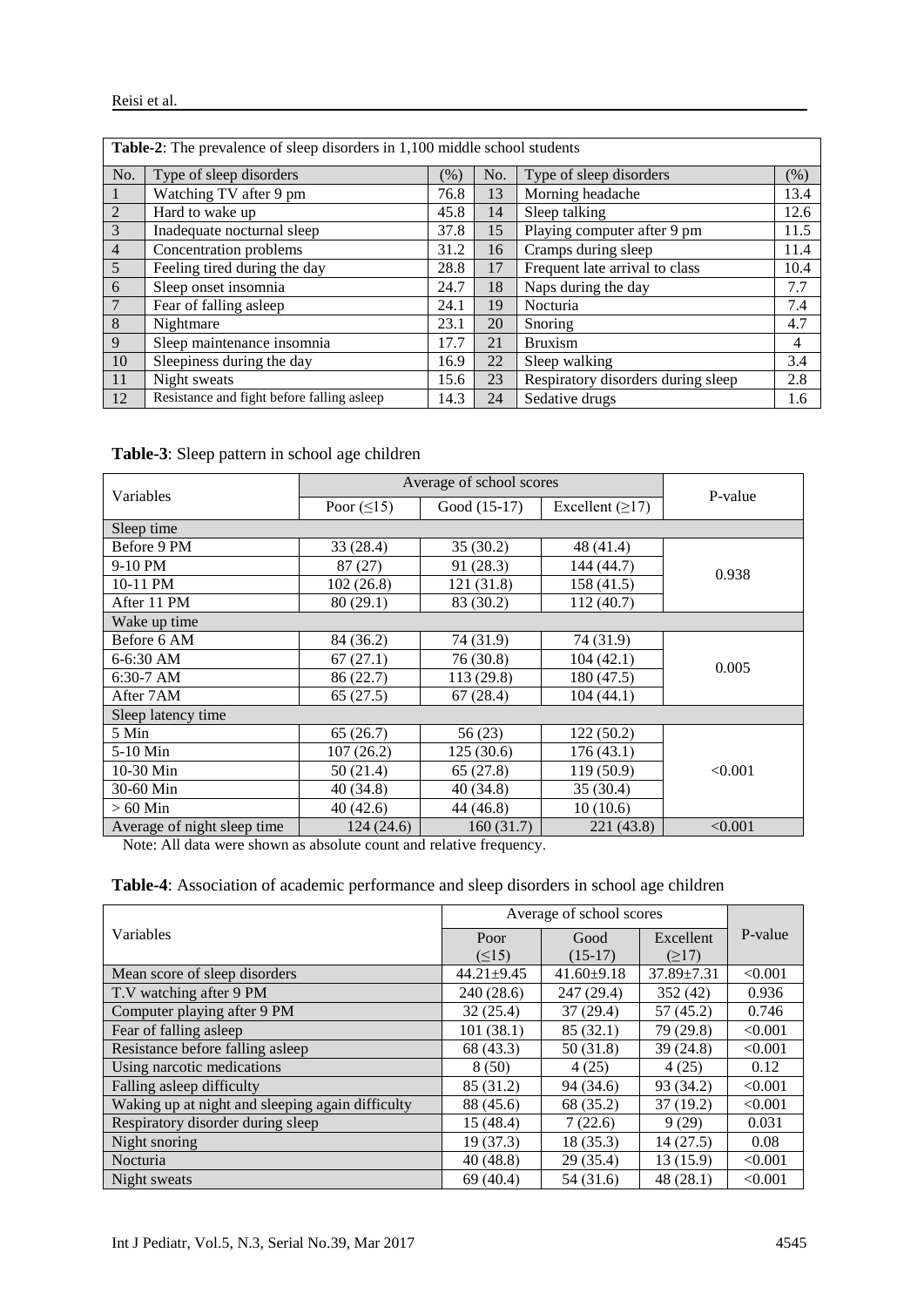Sleep Disorders and Academic Performance among Students

| Nightmare                      | 94 (37.5)  | 88 (35.1)  | 69(27.5)   | < 0.001 |
|--------------------------------|------------|------------|------------|---------|
| sleepwalking                   | 21(55.3)   | 7(18.4)    | 10(26.3)   | < 0.001 |
| Sleep talking                  | 58 (42.6)  | 53 (39)    | 25(18.4)   | < 0.001 |
| Grinding(bruxism)              | 17(38.6)   | 18 (40.9)  | 9(20.5)    | < 0.012 |
| Muscle cramps during sleep     | 57(46)     | 40(32.3)   | 27(21.8)   | < 0.001 |
| Comfortable sleep during night | 129 (18.9) | 172(25.3)  | 380 (55.8) | < 0.001 |
| Morning Headache               | 66 (45.2)  | 53 (36.3)  | 27(18.5)   | < 0.001 |
| Hard morning wakeup            | 161 (32.3) | 158 (31.7) | 180(36.1)  | < 0.001 |
| Sleepiness during day          | 64(35)     | 67(36.6)   | 52(28.4)   | < 0.001 |
| Naps during day                | 54(26.5)   | 23(26.7)   | 9(10.5)    | < 0.001 |
| Poor concentration             | 160(46.9)  | 135(39.6)  | 46(13.5)   | < 0.001 |
| Tiredness during day           | 129 (41.2) | 117 (37.4) | 67(21.4)   | < 0.001 |
| Late arrival to class          | 52(46.8)   | 42(37.8)   | 17(15.3)   | < 0.001 |

#### **4- DISCUSSION**

 It is proposed that academic performance could be associates with age and gender of students, parental occupation, education and marital status. In our study the mean age in the group with poor academic performance was higher than other groups; this result was also seen in previous studies by Pagel et al. (16), and BaHammam (15). To evaluate the association between gender and academic performance a study has been conducted by BaHammam et al. in 2006 on elementary school students in Saudi Arabia. Their results showed that girls had better academic performance than boys (15). This data was in agreement with our result, as academic performance was significantly better in girls than boys in the present study. We found that academic performance was positively associated with occupation and education level of their parents. Academic performance of students who had working mothers were better than those whose mothers were housewives, it was in contrast of BaHammam's study which showed no association between mother's occupation and academic performance of primary school children (15).

Azhar et al. in 2013 indicates that students belonging to strong financial status perform better than those who face problems in finance. Similarly, parental education boosts up their children's

performance (17). Also, other study showed that formal and informal parental occupation significantly influences secondary school students' academic performance in Malaysia. Moreover, the result demonstrated that students from a parent with formal occupation perform well than those from parents with informal occupation (18). We found that those students who had separated parents or one or both of their parents were died had weaker academic performance than others, this result was also present in a study by Omoruyi in 2014. This study revealed that broken homes, socio- economic status of the parents and single parenting are determinant of adolescents' academic achievement in schools (19). Studies have shown that poor quality of sleep, sleeping late, getting up early and disrupted sleep strongly influence learning capacity, academic performance and behavior (1-3).

On the other hands, approximately 20 to 50% of children and adolescents suffer from sleepiness (16, 20). In our study, the prevalence of sleepiness in adolescents was 16.9%. Present study was the first study to examine the relationship between sleep disorders and academic performance in middle school students in Iran. Our result showed that students who had sleep disorders had weaker academic performance than others. Moreover, no significant difference was found between the mean scores of sleep disorders in males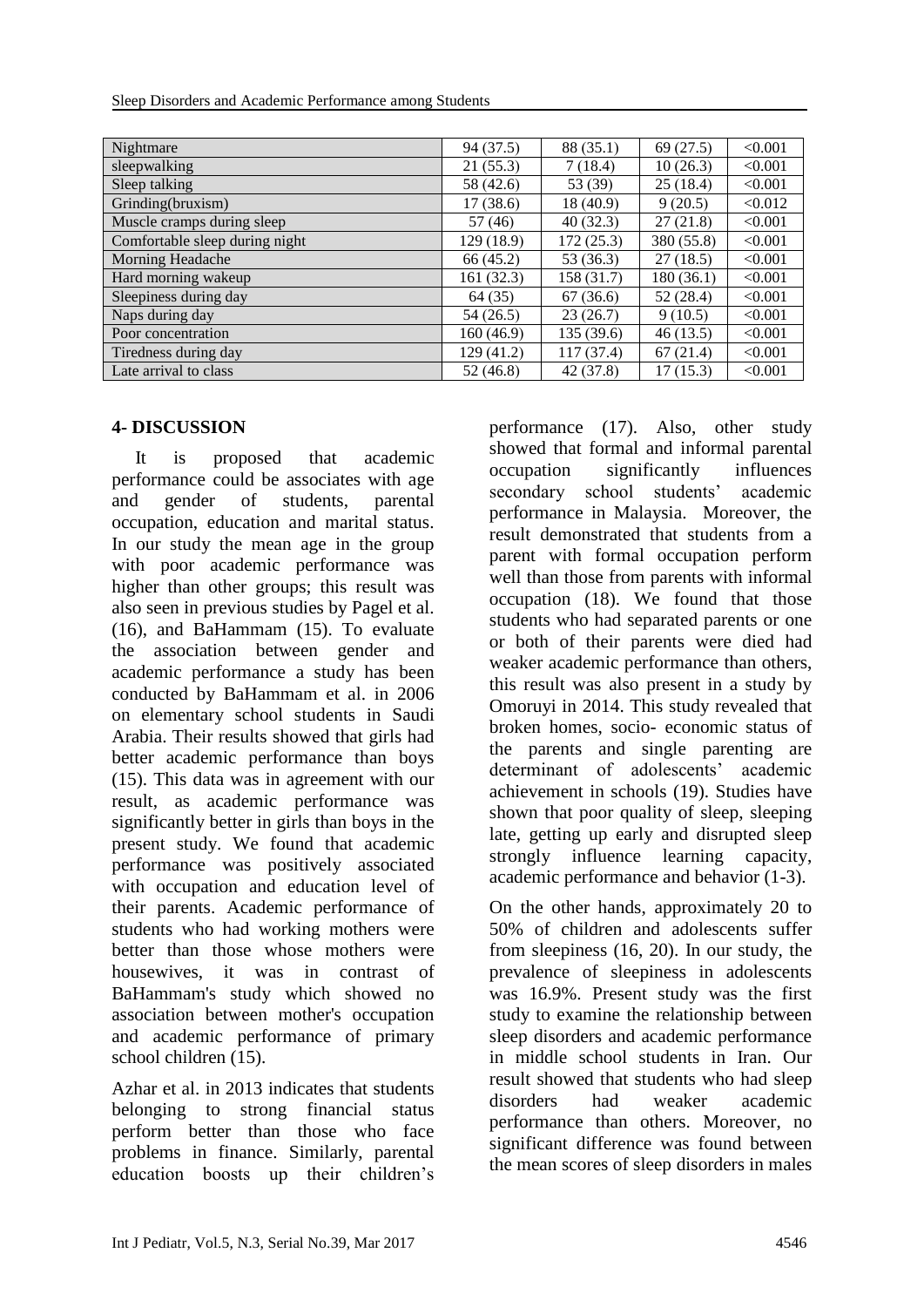and females. These results were in agreement with findings of Park et al. in 2001 which suggest that there was no any correlation between sleep disorders and gender (21). However, in other studies Laberge et al. in 2001 and Oginska et al. in 2006 were founded different findings and proposed that sleepiness and need for sleep in girls is more than boys (22, 23). It is demonstrated that most children and teenagers need 9 hours of sleep at night (24), while it is obtained  $8.38 \pm 1.17$  in this study. Wolfson and Craskadon showed in those high school students who go to sleep earlier in the night and have longer sleep, a significantly better academic performance than others (25). Sadeh et al. noted in their study that increased sleep time leads to better while decreased sleep time leads to worse neuro-behavioral function (26). In our study, the average sleep time was significantly higher in the group with excellent academic performance, but in contrast to other studies there was no any association between time to go to bed and academic performance. However, Eliasson et al. in 2002 (27), show no correlation of total sleep time with academic performance.

The current study also shown that students who rise before 6 o'clock in the morning, had weaker academic performance than others. In a study [Kahn](http://www.ncbi.nlm.nih.gov/pubmed/?term=Kahn%20A%5BAuthor%5D&cauthor=true&cauthor_uid=2788868) et al. showed that sleep latency more than 30 minutes and fragmented sleep (wake up more than once during the night), will undermine the academic performance (28), this was demonstrated in our study too. Moreover, students who had breathing disorders during sleep such as snoring and sleep apnea had weaker academic performance than others (13), this also was seen in present study. In support of our findings, in a meta-analysis, sleep-disordered breathing was significantly correlated with poorer academic performance for core academic domains related to language arts, science and math and with unsatisfactory progress/learning problems but not general school performance (29).

#### **5- CONCLUSION**

 This study revealed that sleep disorders negatively affect the academic performance and highlighted the importance of proper sleep among children and students. The findings of the present study double the necessity of reforms and appropriate measures to reduce the adverse consequences of sleep disorders which have a direct effect on academic performance, improvement and student learning. In addition, school managers should have guidance services with an experienced counselor to counsel students by sleep disorders, or students by family problems such as child raised by single parent and/or parents who do not pay adequate attention to their children and those students experiencing challenges in schools.

# **6- COMPLIANCE WITH ETHICAL STANDARDS**

This research was performed by financial and spiritual support of Isfahan University of Medical Science and children growth Research Centre with the approved code number: 390522.

# **7- ETHICAL APPROVAL**

All procedures performed in studies involving human participants were in accordance with the ethical standards of the institutional and/or national research committee and with the 1964 Helsinki declaration and its later amendments or comparable ethical standards.

# **8- INFORMED CONSENT**

Informed consent was obtained from all individual participants included in the study.

#### **9- CONFLICT OF INTEREST**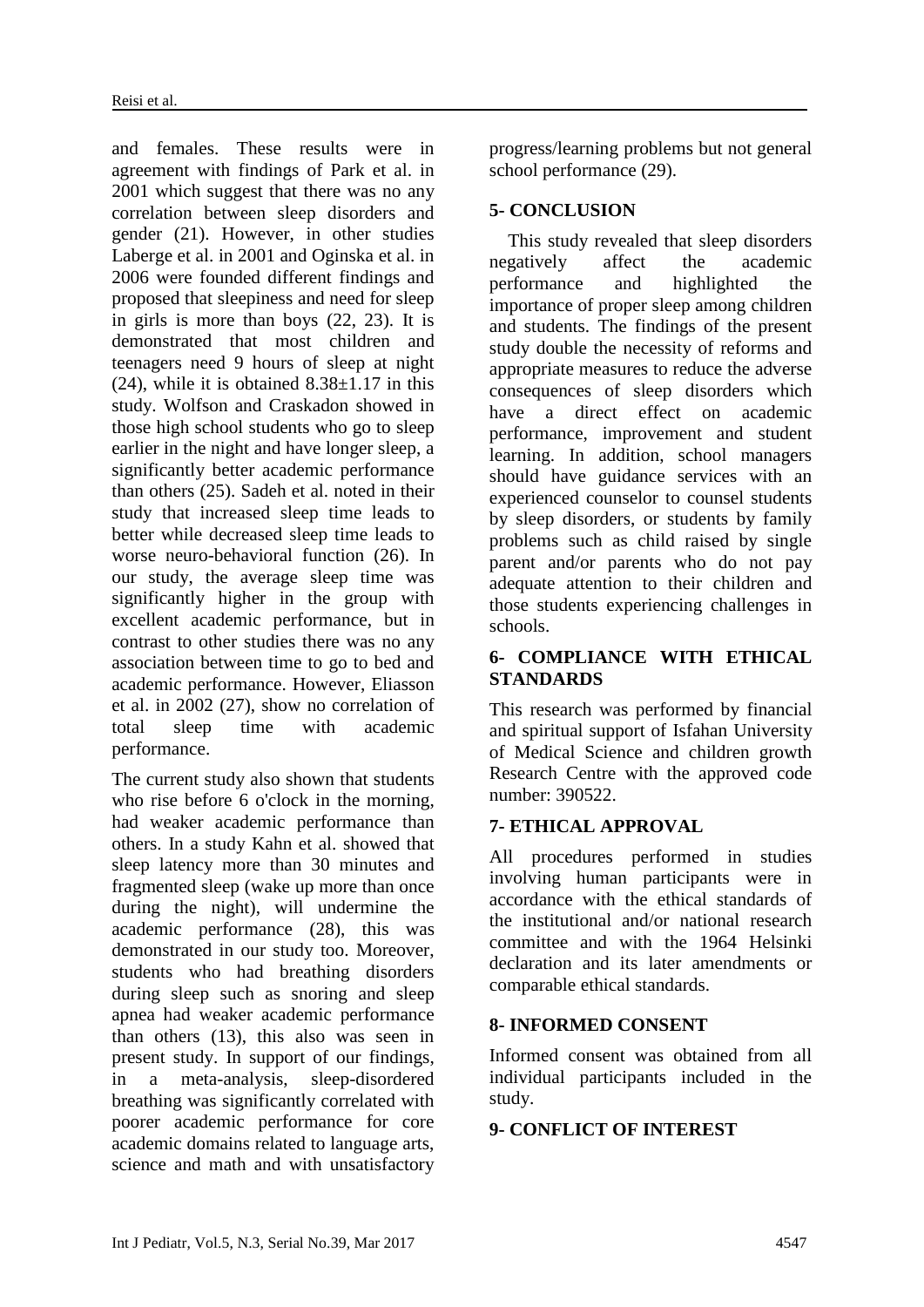The authors declare that they have no conflict of interest related to the study or preparation of the manuscript.

### **10- ACKNOWLEDGMENTS**

Special thanks to Dr. Mohammad Ghazavi and Dr. Amrollah Abraham for reviewing the content and validity of the questionnaire and making this study possible.

#### **11- REFERENCES**

1. Curcio G, Ferrara M, De Gennaro L. Sleep loss, learning capacity and academic performance. Sleep Med Rev 2006; 10: 323- 37.

2. Fallone G, Owens JA, Deane J. Sleepiness in children and adolescents: clinical implications. Sleep Med Rev 2002; 6: 287- 306.

3. Wolfson AR, Carskadon MA. Understanding adolescents' sleep patterns and school performance: a critical appraisal. Sleep Med Rev 2003; 7: 491-506.

4. Owens JA, Dalzell V. Use of the 'BEARS' sleep screening tool in a pediatric residents' continuity clinic: a pilot study. Sleep Med 2005; 6: 63-9.

5. Anderson B, Storfer-Isser A, Taylor HG et al. Associations of executive function with sleepiness and sleep duration in adolescents. Pediatrics 2009; 123: e701-7.

6. Liu X, Zhou H. Sleep duration, insomnia and behavioral problems among Chinese adolescents. Psychiatry Res 2002; 111: 75-85.

7. Russo PM, Bruni O, Lucidi F et al. Sleep habits and circadian preference in Italian children and adolescents. J Sleep Res 2007; 16: 163-9.

8. Mindell JA, Owens JA, Carskadon MA. Developmental features of sleep. Child Adolesc Psychiatr Clin N Am 1999; 8: 695- 725.

9. Gibson ES, Powles AC, Thabane L et al. "Sleepiness" is serious in adolescence: two surveys of 3235 Canadian students. BMC Public Health 2006; 6: 116.

10. Blunden SL, Chervin RD. Sleep problems are associated with poor outcomes in remedial teaching programmes: a preliminary study. J Paediatr Child Health 2008; 44: 237- 42.

11. Dimitriou D, Le Cornu Knight F, Milton P. The Role of Environmental Factors on Sleep Patterns and School Performance in Adolescents. Front Psychol 2015; 6: 1717.

12. Mindell JA, Owens, J.A. A Clinical Guide to Pediatric Sleep: Diagnosis and Management of Sleep Problems. In: 2, ed. Philadelphia: Lippincott Williams & Wilkins; 2003.

13. Chervin RD, Clarke DF, Huffman JL et al. School performance, race, and other correlates of sleep-disordered breathing in children. Sleep Med 2003; 4: 21-7.

14. Chervin RD, Hedger K, Dillon JE, Pituch KJ. Pediatric sleep questionnaire (PSQ): validity and reliability of scales for sleep-disordered breathing, snoring, sleepiness, and behavioral problems. Sleep Med 2000; 1: 21-32.

15. BaHammam A, Al-Faris E, Shaikh S, Bin Saeed A. Sleep Problems/Habits and School Performance in Elementary School Children. Sleep and Hypnosis 2006; 8: 13-9.

16. Pagel JF, Forister N, Kwiatkowki C. Adolescent sleep disturbance and school performance: the confounding variable of socioeconomics. J Clin Sleep Med 2007; 3: 19-23.

17. Azhar M, Nadeem, S., Naz, F.,Perveen F., Sameen, A. Impact of parental education and socio-economic status on academic achievements of university students. International Journal of Academic Research and Reflection 2013; 1: 1-25.

18. Usaini M.A. ANB. The Impact of Parents' Occupation on Academic Performance of Secondary School Students in Kuala Terengganu. Multilingual Academic Journal of Education and Social Sciences 2015; 3: 112-20.

19. Omoruyi IV. Influence of broken homes on academic performance and personality development of the adolescents in lagos state metropolis. European Journal of